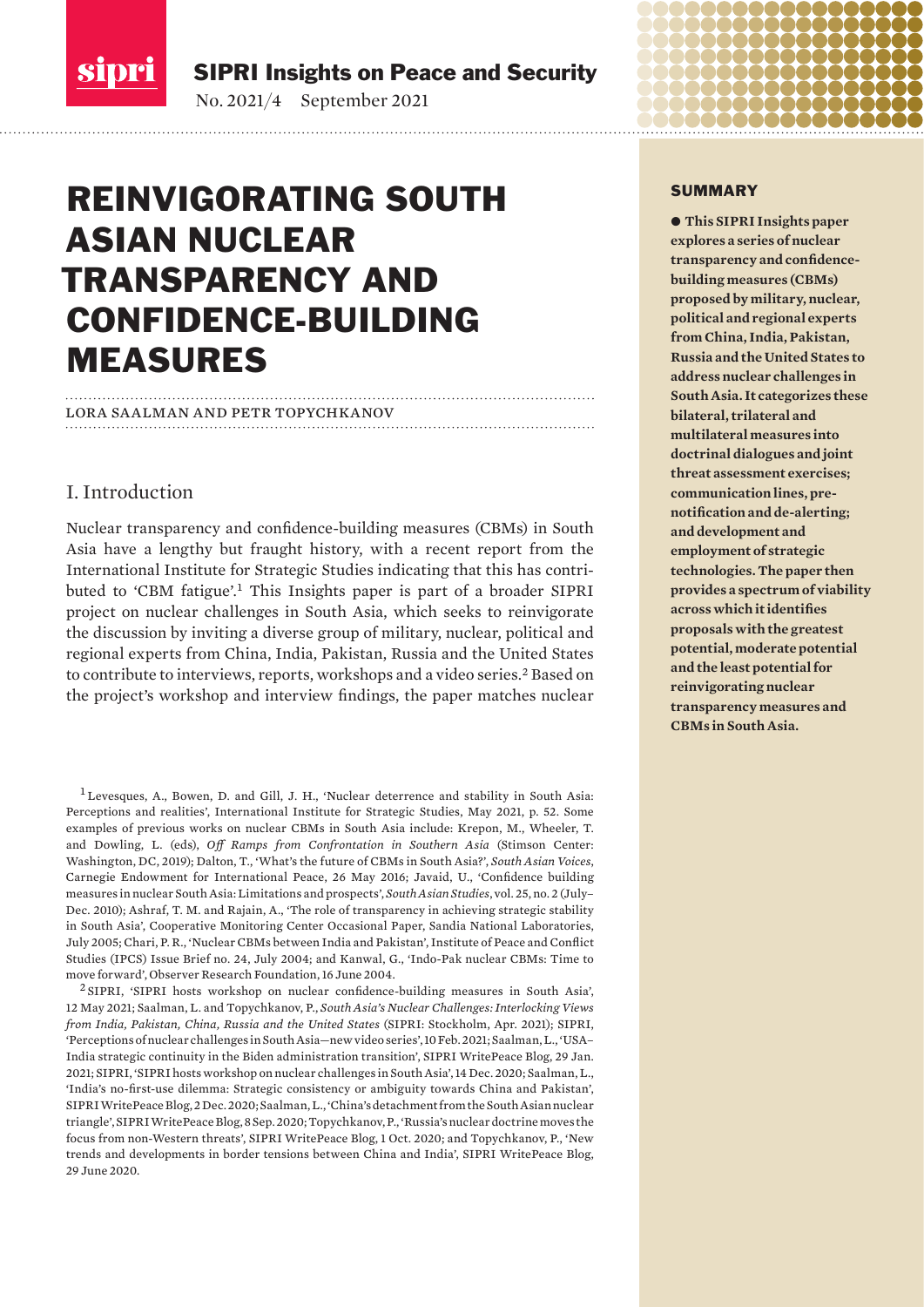challenges to nuclear transparency measures and CBMs in order to expand the range of options and to evaluate their viability in South Asia.<sup>3</sup>

Using this methodology, a divide becomes apparent within expert perspectives and approaches. Indian, Russian and US experts tended to take a broader view of the countries affecting South Asian nuclear dynamics. Among them, Indian experts highlighted an overly narrow international focus on India–Pakistan dynamics, emphasizing that China's nuclear modernization and its regional ties, as well as Russian and US nuclear advances, have a strong and often underappreciated impact on South Asia. They stressed that

> despite its perceived preoccupation with India, Pakistan also continues to attempt to draw in external powers to complicate India's strategic calculus. US experts reflected a degree of this external impact through their discussion of the US role in South Asian crisis management, as well as China's growing influence on Pakistan's and India's border and maritime domains and US

Indo-Pacific strategy. A Russian nuclear expert framed these trends as a 'cascade security dilemma' in which China undertakes actions to compensate for its strategic and regional imbalances with the USA. India then responds to address its growing asymmetry with China, thereby compelling Pakistan to alter its own course to react to India's shifts. This expert argued that these linkages suggest that progress and engagement with South Asia will remain hindered until India's and Pakistan's nuclear status is recognized and China joins Russian–US multilateral arms control efforts.

In contrast to their Indian, Russian and US counterparts, Chinese and Pakistani experts tended to concentrate their commentary and proposals more narrowly on India–Pakistan nuclear dynamics. Nevertheless, some of their recommendations indicated openness to diverse trends and forums as foundations for greater engagement. For example, while largely focused on India–Pakistan tensions, several Pakistani political and regional experts advocated for talks on common threats of pandemics, demographics and climate change to serve as pathways to dialogues on nuclear issues. Among the range of experts, however, Chinese experts concentrated to the greatest extent on India–Pakistan relations. Even when labelling the US role as destabilizing, they confined nuclear issues to South Asia, denying China's impact on regional nuclear dynamics and not offering support for China–India–Pakistan trilateral nuclear talks. Still, there were signs that some Chinese experts advocated broader multilateral engagement on South Asia, with one Chinese expert suggesting the Shanghai Cooperation Organisation (SCO), the Shangri-La Dialogue and even the Quadrilateral Security Dialogue (Quad) as potential forums for such discussions.<sup>4</sup>

To provide a more nuanced view on these trends, this Insights paper reviews Chinese, Indian, Pakistani, Russian and US expert recommendations for nuclear transparency measures and CBMs aimed at responding

 $^3$  SIPRI, 'SIPRI hosts workshop on nuclear confidence-building measures in South Asia' (note 2); and SIPRI, 'SIPRI hosts workshop on nuclear challenges in South Asia' (note 2).

*Indian experts highlighted an overly narrow international focus on India–Pakistan dynamics*

<sup>4</sup> For more information on the SCO, Shangri-La Dialogue and Quad see Alimov, R., '[The role of the](https://www.un.org/en/chronicle/article/role-shanghai-cooperation-organization-counteracting-threats-peace-and-security)  [Shanghai Cooperation Organization in counteracting threats to peace and security'](https://www.un.org/en/chronicle/article/role-shanghai-cooperation-organization-counteracting-threats-peace-and-security), UN Chronicle, [n.d.]; International Institute for Strategic Studies (IISS), ['The IISS Shangri-La Dialogue](https://www.iiss.org/events/shangri-la-dialogue/shangri-la-dialogue-2021)', accessed 28 May 2021; and Center for Strategic and International Studies (CSIS), '[Defining the diamond: The](https://www.csis.org/analysis/defining-diamond-past-present-and-future-quadrilateral-security-dialogue)  [past, present, and future of the Quadrilateral Security Dialogue'](https://www.csis.org/analysis/defining-diamond-past-present-and-future-quadrilateral-security-dialogue), CSIS Briefs, 16 Mar. 2020.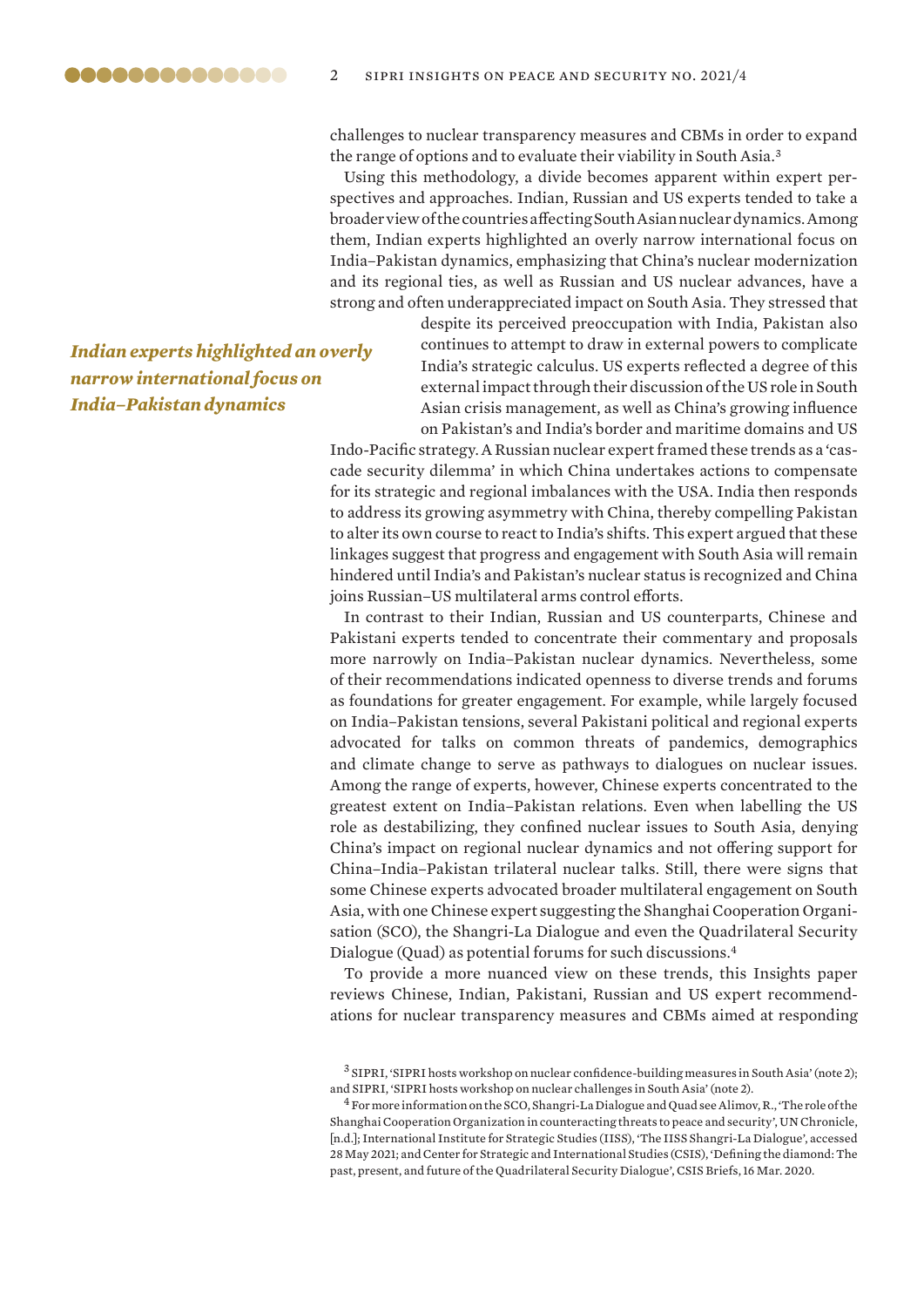<span id="page-2-0"></span>to nuclear challenges in South Asia. Drawn from SIPRI's workshops and interviews, these bilateral, trilateral and multilateral measures are categorized into: (*a*) doctrinal dialogues and joint threat assessment exercises; (*b*) communication lines, pre-notification and de-alerting; and (*c*) development and employment of strategic technologies. After exploring these various categories of proposals, the paper concludes by evaluating the viability of each in reinvigorating nuclear transparency measures and CBMs in South Asia.

### II. Nuclear transparency measures and CBMs

#### **Doctrinal dialogues and joint threat assessment exercises**

Chinese, Indian, Pakistani, Russian and US experts tended to agree that expanded doctrinal dialogues and joint threat assessment exercises have merit. However, perspectives diverged on the format.

#### *Bilateral*

Whether characterized by their military, nuclear, political or regional expertise, Chinese experts by and large argued that the likelihood of a nuclear clash between India and Pakistan remains low. Instead, they emphasized these two countries' common desire to reduce tensions, with

several Chinese regional experts citing Indian concerns over a two-front war with China and Pakistan as a mitigating factor. As an area of potential agreement, one Chinese nuclear expert suggested that a bilateral India–Pakistan or China– India strategic restraint regime that includes a no-first-use

pact could be established. Nevertheless, the majority of Indian and Pakistani nuclear and political experts expressed scepticism that this pact could ever be achieved. In doing so, they cited India's conventional military superiority as a major factor limiting Pakistan's ability to relinquish first use of nuclear weapons.

Recognizing this conventional–nuclear asymmetry between India and Pakistan, Russian nuclear and political experts applied Soviet/Russian–US history in their recommendations for South Asia. One Russian nuclear expert suggested the formation of an India–Pakistan analogue to the 1990 Soviet–United States Joint Statement on Future Negotiations on Nuclear and Space Arms and Further Enhancing Strategic Stability.<sup>5</sup> In response, an Indian military expert stressed the difficulty of issuing a joint statement, arguing that India's and Pakistan's strategic culture resists formalization to avoid domestic 'public glare' and recriminations. This expert pointed to previous failed efforts and how they have shaped a general aversion to new statements, declarations and agreements in South Asia.

Recognizing these political constraints, one Pakistani political expert proposed joint threat assessment exercises oriented towards pandemics,

*Chinese experts argued that the likelihood of a nuclear clash between India and Pakistan remains low*

@@@@@@@@@@@@@@

 $5$  Under this joint statement, both parties agreed to pursue talks on a politically binding commitment regarding nuclear postures and nuclear force build-up, predicated on retaliatory survivability and avoidance of a significant deployment of destabilizing weapon systems. George H. W. Bush Presidential Library and Museum, '[Soviet–United States Joint Statement on Future Negotiations](https://bush41library.tamu.edu/archives/public-papers/1938)  [on Nuclear and Space Arms and Further Enhancing Strategic Stability'](https://bush41library.tamu.edu/archives/public-papers/1938), 1 June 1990.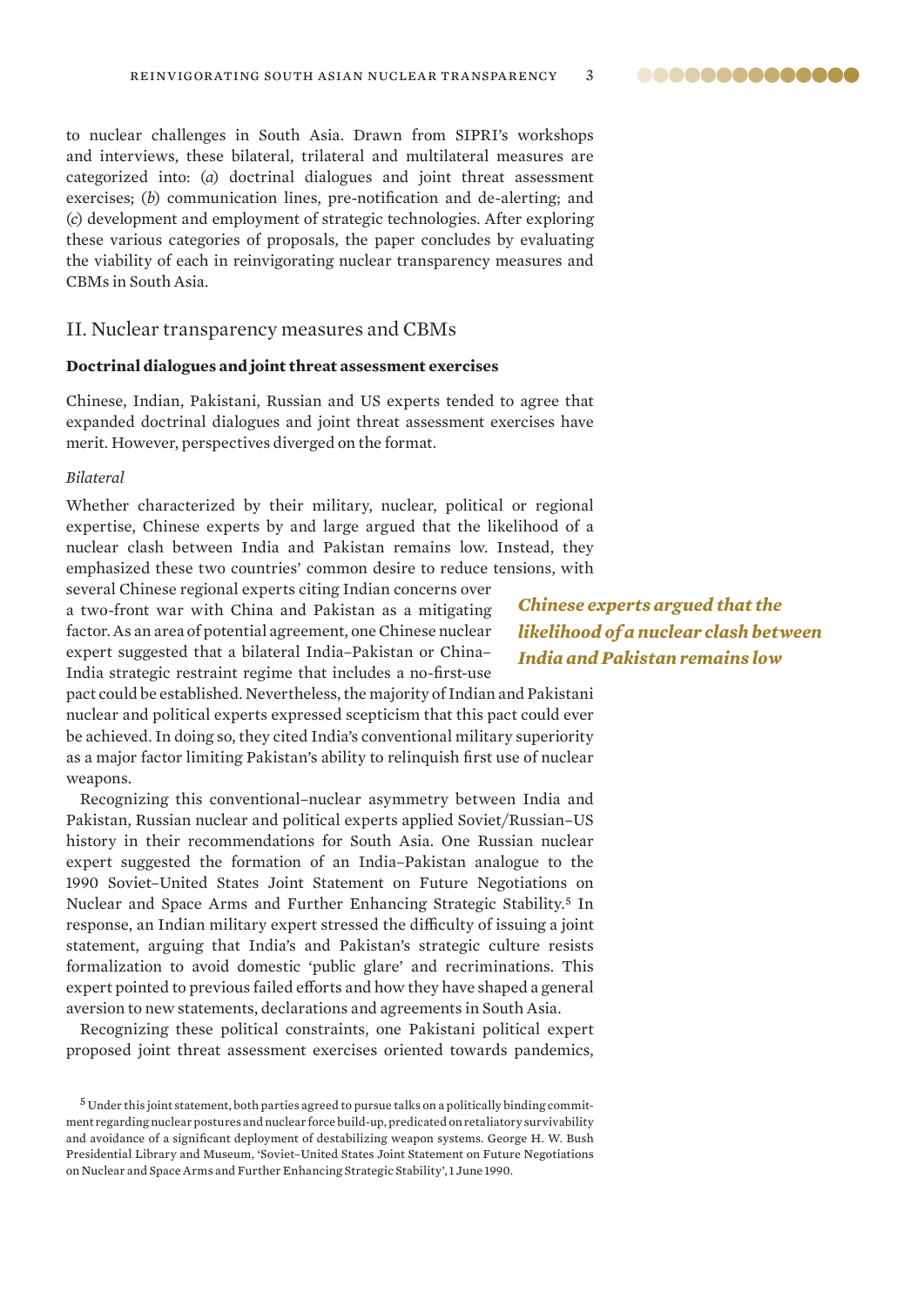demographics and climate change. This expert argued that less polarizing issues offer vehicles of engagement that, while not expressly nuclear, could include emerging technology applications and even such issues as the demilitarization of the Siachen Glacier. As nuclear examples, Indian and Pakistani military and regional experts cited the significance of the Pulwama–Balakot crisis, noting India's use of nuclear-capable Mirage 2000H fighter jets and deployment of the nuclear-powered submarines INS Arihant and INS Chakra during the crisis.<sup>6</sup> Both groups of experts emphasized the escalatory nature of this crisis, with some US experts suggesting that it could serve as a foundation for future crisis management dialogues or threat assessment exercises.

#### *Trilateral and multilateral*

Indian, Pakistani and Russian military, nuclear, political and regional experts had a greater propensity to advocate for trilateral and multilateral talks than their Chinese counterparts. In particular, the latter were largely

*Indian, Pakistani and Russian experts had a greater propensity to advocate for trilateral and multilateral talks than their Chinese counterparts*

opposed to China–India–Pakistan engagement on nuclear issues, emphasizing the political sensitivities of trilateral talks in which China would be forced to take sides and acknowledge both India and Pakistan as nuclear weapon states. Nonetheless, one Chinese nuclear expert proposed unofficial bilateral forums between China and India, as well as the potential for nuclear-related multilateral discussions in such broader

forums as the SCO, the Shangri-La Dialogue and even the Quad.<sup>7</sup> While reluctant to provide specifics, this expert noted that these talks could lay the groundwork for a 'transregional concert' of nuclear powers on regional and global strategic stability.

To achieve such aims, a Pakistani nuclear expert stressed the need for greater transparency in nuclear posture and strategies among China, India, Pakistan, Russia and the USA. However, this expert cautioned that this openness could not be achieved without greater India–Pakistan trust through CBMs. In the pursuit of greater transparency, both Chinese and Pakistani nuclear experts recommended the creation of a nuclear risk reduction centre to address nuclear security and radiological accidents in South Asia. A Russian nuclear expert also saw a role for external powers in calibrating arms sales to the region to limit the proliferation of 'disruptive and destabilizing' technologies. However, this Russian nuclear expert stressed that external countries should not attempt to orchestrate a regional arms control process and would best serve as facilitators or platforms for intra-regional dialogue. In response, a Pakistani nuclear expert suggested that external countries could instead explore an agreement to refrain from fuelling a strategic arms race in South Asia through their supply of weaponry and assistance.

<sup>6</sup> Saalman and Topychkanov (note 2); Indian Navy, '[Naval commanders' at Kochi for operational](https://www.indiannavy.nic.in/content/naval-commanders-kochi-operational-discussions)  [discussions](https://www.indiannavy.nic.in/content/naval-commanders-kochi-operational-discussions)', 18 Mar. 2019; and Bedi, R., '[Why the display of IAF's machismo on the Balakot strike](https://thewire.in/security-security/balakot-strike-indian-air-force-rafale-jets)  [anniversary was uncalled for'](https://thewire.in/security-security/balakot-strike-indian-air-force-rafale-jets), *The Wire*, 1 Mar. 2021.

<sup>7</sup>Alimov (note 4); IISS (note 4); and CSIS (note 4).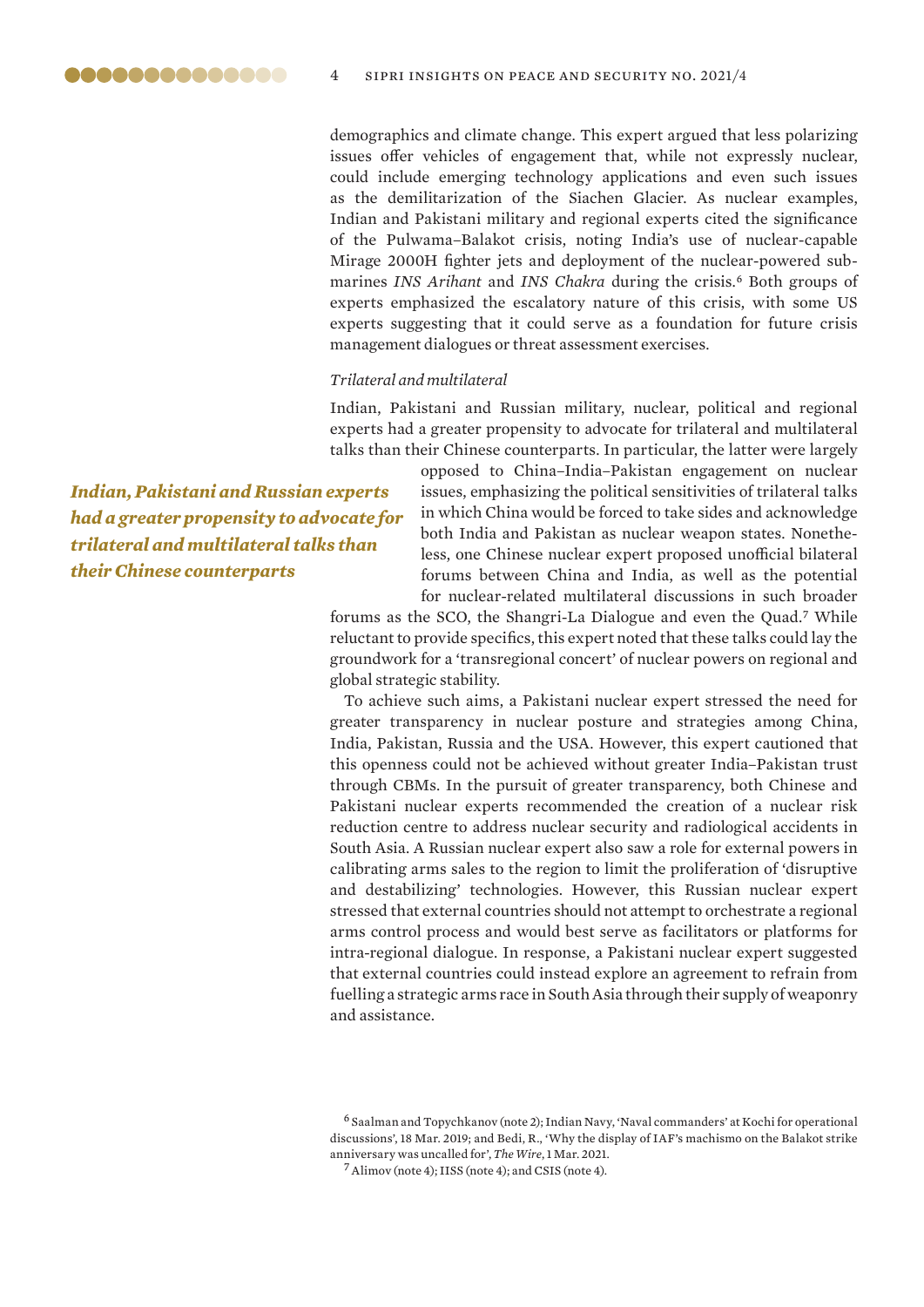#### <span id="page-4-0"></span>**Communication lines, pre-notification and de-alerting**

Chinese, Indian, Pakistani, Russian and US experts proposed a series of communication, pre-notification and de-alerting measures for nuclear crisis management. While the bulk were bilateral, the role of external countries also received attention.

#### *Bilateral*

Chinese, Russian and US military, nuclear, political and regional experts proposed a range of communication and pre-notification measures between

India and Pakistan. Among these, Russian nuclear and regional experts emphasized the utility of hotlines; prenotification of related military exercises, deployments, and missile and space vehicle launches; and declarations on excluding key strategic sites from targeting lists, including through cyber means. A US nuclear expert narrowed down these bilateral measures to focus on pre-launch notification

*To mitigate the regional reticence towards CBMs, several Chinese and Russian experts advocated for external countries to play a limited role*

of ballistic and cruise missile tests.<sup>8</sup> This expert further noted the necessity of greater military-to-military engagement to address the exacerbated time compression of such missile launches in South Asia.

To these proposals, Chinese nuclear and regional experts added a range of bilateral CBMs, including exchanges between nuclear command centre liaison officers and information exchanges on nuclear safety and security. One Chinese nuclear expert listed a raft of India–Pakistan transparency measures, such as information exchanges on military budgets, command location and organization, force levels, doctrine, and accidental, unauthorized or unexplained nuclear incidents. This expert noted that these measures could foster the conditions needed for future agreement on bans on simulated attacks and forward basing of offensive weapons and support equipment, as well as ceilings and operational constraints on military manoeuvres. Noting that a number of these measures have already been attempted in various forms, one Pakistani nuclear expert cited a series of bilateral 'missed opportunities and violations' under such agreements as the Lahore Declaration.<sup>9</sup> This expert stressed that a history of stalled efforts means that there remains scepticism towards CBMs in South Asia, thereby alluding to the 'CBM fatigue' identified by some foreign experts.<sup>10</sup>

#### *Trilateral and multilateral*

To mitigate some of the regional reticence towards CBMs, several Chinese and Russian nuclear and regional experts advocated for external countries to play a limited role. While retaining a strong bilateral focus on India and Pakistan, one Chinese nuclear expert even included China in suggesting that these countries could formalize their pre-existing low-alert and

@@@@@@@@@@@@@@

<sup>8</sup> O'Donnell, F., '[Launching an expanded missile flight-test notification regime](https://www.stimson.org/2017/launching-expanded-missile-flight-test-notification-regime)', Stimson Center, 23 Mar. 2017.

 $^9$  The Lahore Declaration covered a range of non-nuclear issues, but also included avoidance of the accidental and unauthorized operational use of nuclear weapons. Indian Ministry of External Affairs, '[Lahore Declaration](https://mea.gov.in/in-focus-article.htm?18997/Lahore+Declaration+February+1999)', 2 Feb. 1999.

<sup>&</sup>lt;sup>10</sup> Levesques, Bowen and Gill (note 1), p. 52.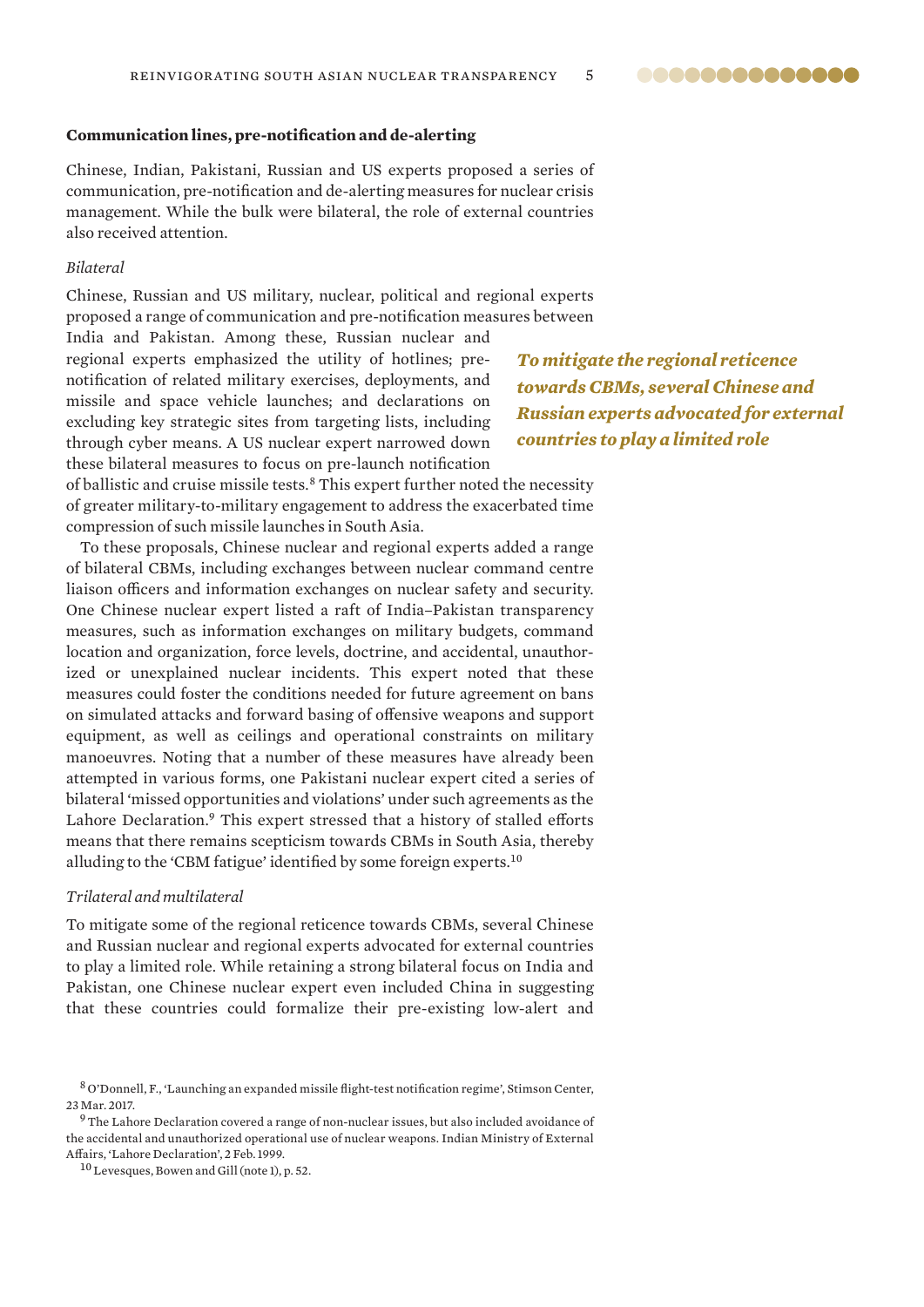<span id="page-5-0"></span>

de-mating commitments to bolster strategic stability.<sup>11</sup> However, this expert remained in the minority among Chinese experts interviewed and present during workshops. By contrast, several Russian nuclear and regional experts suggested that an external third party could play a mediating role or provide a platform for strategic stability talks, citing Russia's position during the 2020 tensions at the China-India border.<sup>12</sup>

In response, several Indian nuclear and military experts questioned whether India and China would accept a formal role for external countries

*Without China's participation in nuclear talks, the chance of long-term progress on a range of CBMs in South Asia remains low*

on South Asian strategic stability issues, much less nuclear ones. Among them, one Indian nuclear expert advocated for greater Russian and US nuclear arsenal reductions prior to other countries engaging in more substantive nuclear transparency measures and CBMs. Moreover, several Indian experts identified China's nuclear and overall military modernization as an impediment to meaningful statements or agreements on

low-alert and de-mating policies. They argued that without China's participation in nuclear talks, the chance of long-term progress on a range of CBMs in South Asia remained low.

#### **Development and employment of strategic technologies**

Chinese, Indian, Pakistani, Russian and US experts debated the level to which technological development could be controlled in the light of civil–military crossover, particularly in emerging technology advances. As a result, they largely targeted their CBMs on employment, rather than on development.

#### *Bilateral*

Among the Russian nuclear experts, one stressed the challenging impact of multiple independently targetable re-entry vehicles (MIRVs) on nuclear stability, given their 'universal appeal' in exerting flexibility in counterforce and countervalue targeting.<sup>13</sup> In applying this concern to South Asia, this expert recommended an India–Pakistan ban on MIRVs for medium-range ballistic missiles (MRBMs) and intermediate-range ballistic missiles (IRBMs), to mitigate some of the pressure to shift from a countervalue to a counterforce posture. The rationale reflected views from some Western experts that India may be moving in the direction of counterforce.<sup>14</sup>

<sup>&</sup>lt;sup>11</sup> Low-alert or de-alerted nuclear weapons are often de-mated or not mounted on their nuclear delivery platforms, thereby prolonging the procedure to engage in launch. They may be contrasted with those on high alert, which are launch-ready and capable of being launched in only a few minutes. Kristensen, H. M. and Korda, M., '[Status of world nuclear forces'](https://fas.org/issues/nuclear-weapons/status-world-nuclear-forces), Federation of American Scientists, updated May 2021, accessed 9 June 2021.

<sup>&</sup>lt;sup>12</sup> Following the workshops, one Russian nuclear expert expressed reservations as to whether this would be feasible. Topychkanov, 'New trends and developments in border tensions between China and India' (note 2); and Roy, S., '[Explained: Why Russia has emerged a key player amid India,](https://indianexpress.com/article/explained/india-china-border-dispute-galwan-faceoff-resolution-russia-6471548)  [China tensions'](https://indianexpress.com/article/explained/india-china-border-dispute-galwan-faceoff-resolution-russia-6471548), *Indian Express*, 23 Aug. 2021.

<sup>&</sup>lt;sup>13</sup> A posture or doctrine of counterforce in nuclear strategy is the targeting of an opponent's military infrastructure with a nuclear strike. It posits that a nuclear war can be limited and can be fought and won. By contrast, a posture or doctrine of countervalue targets an adversary's civilian sites, such as cities and industrial hubs. ['Counterforce doctrine](https://www.britannica.com/topic/counterforce-doctrine)', *Encyclopaedia Britannica*, 19 Aug. 2014.

<sup>14</sup>Clary, C. and Narang, V., '[India's counterforce temptations: Strategic dilemmas, doctrine,](https://www.belfercenter.org/publication/indias-counterforce-temptations-strategic-dilemmas-doctrine-and-capabilities)  [and capabilities'](https://www.belfercenter.org/publication/indias-counterforce-temptations-strategic-dilemmas-doctrine-and-capabilities), *International Security*, vol. 43, no. 3 (Winter 2018/19); and Rajagopalan, R., '[India](https://www.orfonline.org/research/india-and-counterforce-a-question-of-evidence-66126)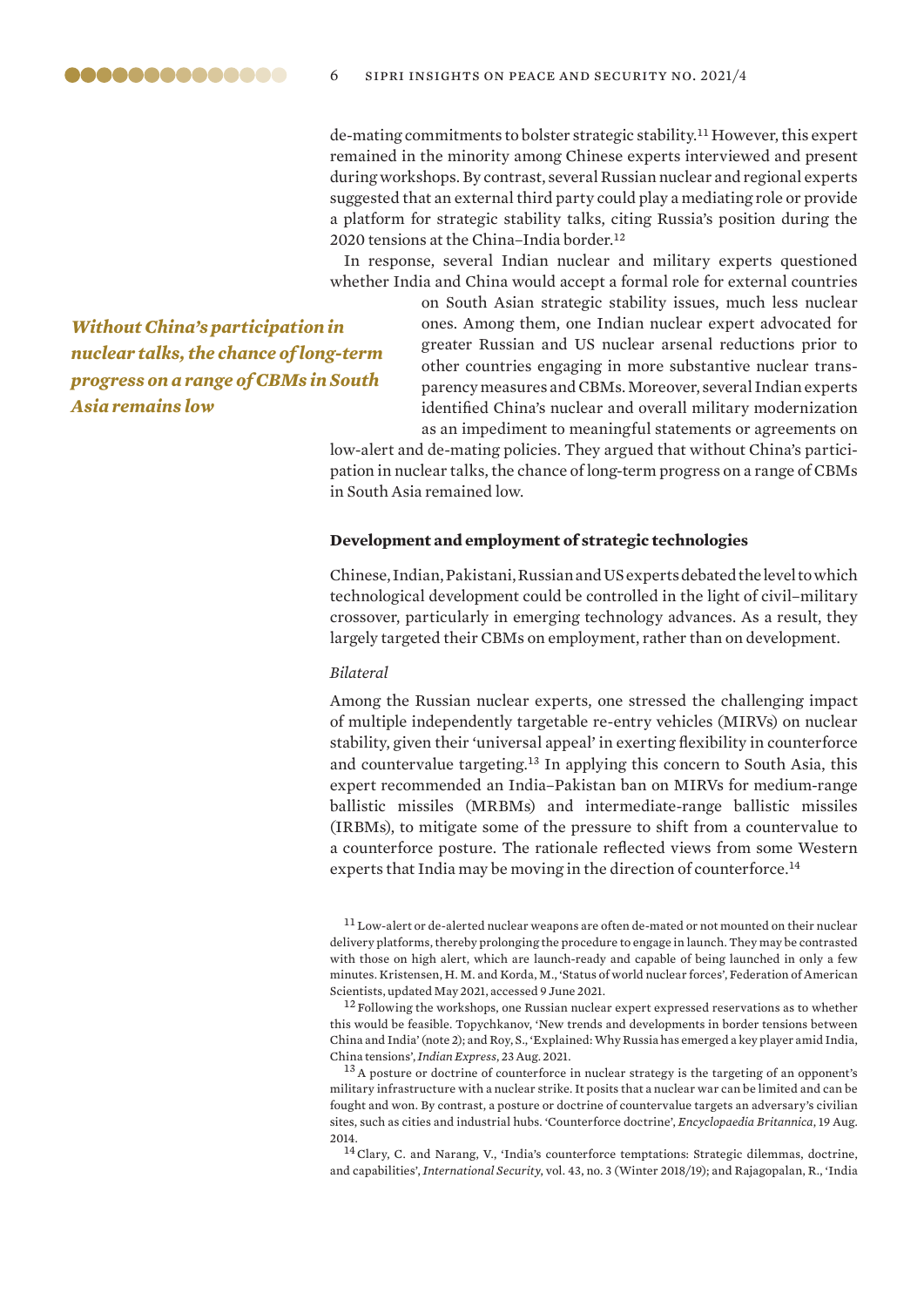@@@@@@@@@@@@@@

By contrast, Indian military, nuclear, political and regional experts turned their sights towards Pakistan, arguing that its development of tactical nuclear weapons was a common concern. One Indian nuclear expert recommended the formation of a regional tactical-nuclear-weapon-free zone, which would apply a ban on systems with ranges of up to 500 kilometres. However, this expert also cautioned that 'what is tactical to one country is strategic to another', noting that such a zone may be unachievable. This scepticism was echoed by several Indian nuclear and military experts, who again cited Pakistan's asymmetry dilemma as essential to its need to maintain a nuclear deterrent to counter India's conventional superiority.<sup>15</sup> Another Indian nuclear expert added that until tactical nuclear weapons are constrained internationally, regional CBMs would continue to falter.

Indian, Pakistani and US military, nuclear, political and regional experts also cited the maritime domain for its growing impact on nuclear dynamics in South Asia. One Pakistani nuclear expert noted that India's development of submarine-launched ballistic missiles (SLBMs) has increased the propensity for nuclear pre-emption, citing India's deployment of nuclearpowered submarines during tensions at Pulwama and Balakot.<sup>16</sup> This view was strongly contested by several Indian military and nuclear experts, one of whom stressed that the second-strike capability of nuclear-powered ballistic missile submarines (SSBNs) remains a 'cornerstone of strategic stability'. As a less polarizing measure, a Pakistani nuclear expert instead suggested that agreements on notification of nuclear accidents at sea could reduce tensions, while a Chinese nuclear expert recommended the creation of SSBN sanctuaries and anti-SSBN-warfare-free zones in South Asia.

#### *Trilateral and multilateral*

Marking a trilateral challenge, an Indian nuclear expert highlighted that China, India and Pakistan are all developing dual-capable missiles that could deliver conventional or nuclear warheads. This expert stressed that

such advances complicate discrimination between nuclear and conventional delivery vehicles, thus exacerbating the potential for conventional attacks on nuclear forces.<sup>17</sup> A Pakistani nuclear expert echoed this concern, citing the heightened danger in South Asia, which is already marked by close geographic proximity and short reaction times. This expert noted that such challenges extend to India's advances

*China, India and Pakistan are all developing dual-capable missiles that could deliver conventional or nuclear warheads*

in developing supersonic and future hypersonic BrahMos systems, which exacerbate the potential for pre-emption—whether conventionally-armed or hypothetically nuclear-armed.<sup>18</sup> To address these trends, one Indian

[and counterforce: A question of evidence](https://www.orfonline.org/research/india-and-counterforce-a-question-of-evidence-66126)', Observer Research Foundation (ORF) Occasional Paper no. 247, May 2020.

<sup>15</sup> Waqar, A., '[The India-Pakistan imbroglio: A way forward?'](https://spectator.clingendael.org/en/publication/india-pakistan-nuclear-imbroglio-what-way-forward), Clingendael Institute, 16 July 2020. <sup>16</sup> Pubby, M., ['Aircraft carrier & nuclear submarines deployed post Pulwama'](https://economictimes.indiatimes.com/news/defence/navy-deployed-strategic-assets-on-operational-deployment-after-pulwama-attack/articleshow/68452772.cms), *Economic Times*,

18 Mar. 2019.  $17$  Kroenig, M. and Massa, M. J., 'Are dual-capable weapon systems destabilizing? Questioning [nuclear-conventional entanglement and inadvertent escalation'](https://www.atlanticcouncil.org/wp-content/uploads/2021/06/Nuclear-Entanglement-IB-v7.pdf), Atlantic Council, June 2021;

and Acton, J. M., ['The evolution of ambiguous weapons](https://carnegieendowment.org/2020/04/09/evolution-of-ambiguous-weapons-pub-81449)', *Is it a Nuke? Pre-Launch Ambiguity and Inadvertent Escalation* (Carnegie Endowment for International Peace: Washington, DC, 2020). <sup>18</sup> Ali, S., '[Indian hypersonic weapons bring new challenges to South Asia'](https://southasianvoices.org/indian-hypersonic-weapons-bring-new-challenges-to-south-asia), South Asian Voices,

13 Sep. 2019; and Mitra, J., '[Nuclear BrahMos: On the anvil?](https://www.stimson.org/2020/nuclear-brahmos-on-the-anvil)', Stimson Center, 18 Sep. 2020.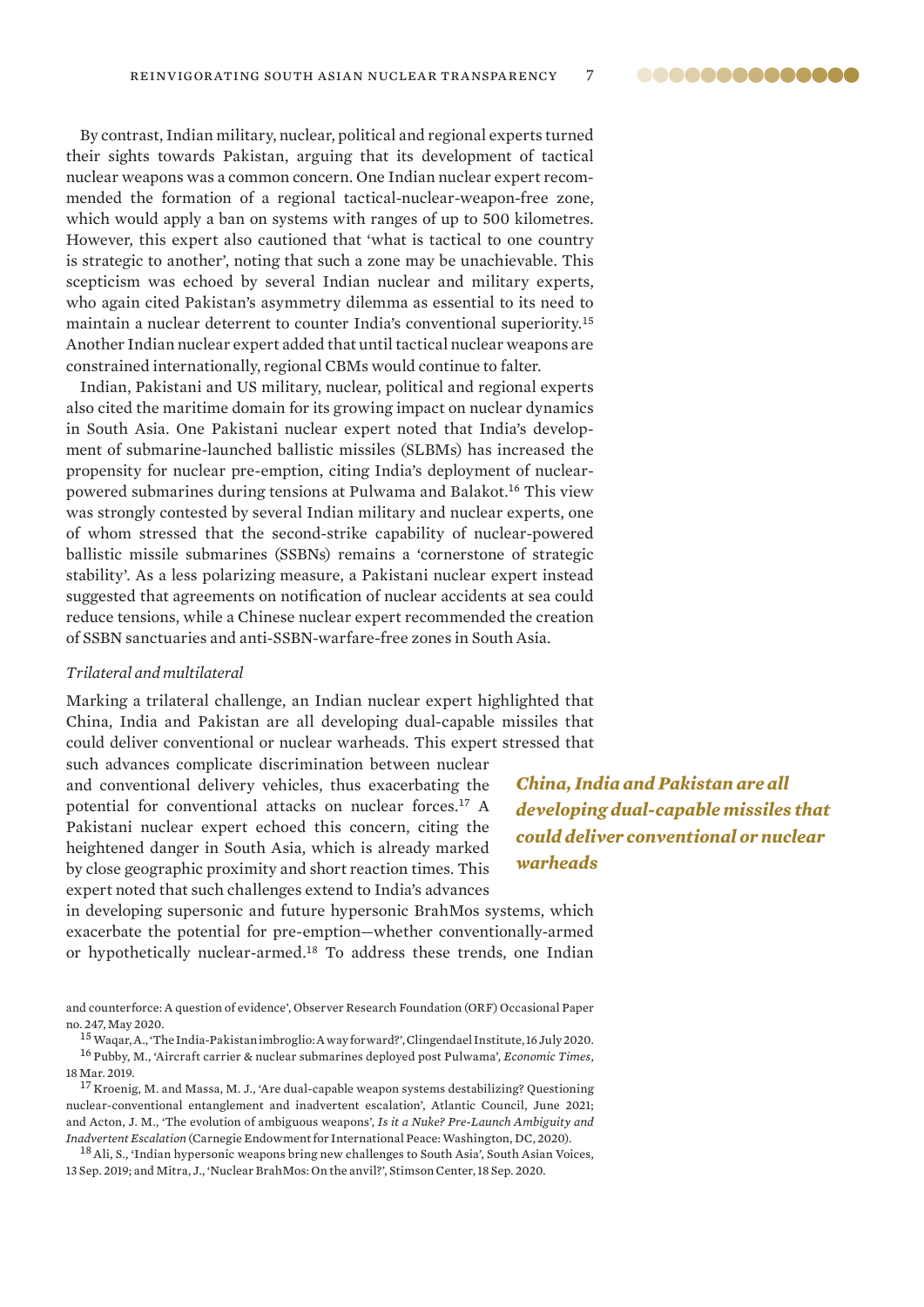political expert again emphasized the necessity of China–India–Pakistan trilateral dialogues, while an Indian military expert advocated for a wider freeze or ban on dual-capable weapons.

Beyond dual-capable systems, one Russian nuclear expert stressed that threats to the survivability of non-hardened targets are growing in South Asia and abroad. The expert cited the challenge posed to nuclear systems by conventional precision-guided weapons, unmanned reconn aiss ance and strike vehicles and, in particular, hypersonic weapons. In this Russian expert's view, nuclear and precision-guided conventional counterforce advances are forcing countries both within and outside of South Asia to identify and target survivable assets, spurring regional and international arms races. To address this, an Indian nuclear expert suggested that rather than establishing limits on hypersonic glide vehicles and other technol ogical developments, agreements on employment are more realistic. This view was supported by the majority of experts in attendance.

Further, a Russian nuclear expert tied employment constraints to deployment limits by proposing an 'unusual but relevant measure' of a pre-emptive ban on silo-based MRBMs and IRBMs. This expert suggested that such

*Some experts stressed that cyberattacks represent significant long-term threats to nuclear command, control and communications* 

,,,,,,,,,,,,,,

bans could mitigate alleged counterforce trends in India and a degree of the 'use-it-or-lose-it' pressure in Pakistan.<sup>19</sup> An Indian nuclear expert responded that such proposals should extend beyond simply India and Pakistan. In support of this, a Russian nuclear expert suggested that the USA could play a role in restraining the spillover effects of an offensive/defensive arms race through expanding its consultations with countries

like China on missile defence and counterforce trends.<sup>20</sup> This expert argued that confronting the first tier of this 'cascade security dilemma' would be helpful in stemming the flow of instability into South Asia.

On nuclear command, control and communications (NC3), Indian, Pakistani and US nuclear and military experts agreed that cyberattacks represent significant long-term threats. When combined with conventional counterforce, a US nuclear expert argued—and Indian and Pakistani experts in attendance agreed—that NC3 attacks offer a 'complete kill chain', consisting of target identification, force dispatch, decision and order to attack, and destruction.<sup>21</sup> Despite this common threat, however, one Pakistani nuclear expert cited the lack of information on India's and Pakistan's NC3 as an obstacle to CBMs. This expert suggested that greater multilateral work is required on the impact of emerging technologies and cyber threats on crossdomain deterrence. An Indian nuclear expert added that such international forums could improve transparency with benchmarks for progress on understanding threats to NC3. According to one Pakistani nuclear expert, if these proved to be successful, then engagement, agreements and notification on cyberattacks against critical infrastructure and NC3 could result.

<sup>19</sup> Logan, D., '[The varied roads to Armageddon: Unpacking the use-it-or-lose-it dilemma](https://scholar.princeton.edu/sites/default/files/dlogan/files/logan_david_-_the_varied_roads_to_armageddon_-_june_2020_3.pdf)', Princeton University, 1 July 2020; and Tasleem, S., '[Pakistan's nuclear use doctrine'](https://carnegieendowment.org/2016/06/30/pakistan-s-nuclear-use-doctrine-pub-63913), Carnegie Endowment for International Peace, 30 June 2016.

<sup>20</sup> Zhao, T., 'How (and how seriously) does US missile defense threaten China?', *[Narrowing the](https://carnegietsinghua.org/2020/06/29/how-and-how-seriously-does-u.s.-missile-defense-threaten-china-pub-82122)  [US-China Gap on Missile Defense](https://carnegietsinghua.org/2020/06/29/how-and-how-seriously-does-u.s.-missile-defense-threaten-china-pub-82122)* (Carnegie Endowment for International Peace: Washington, DC, 2020).

<sup>21</sup> Perkovich, G. et al., ['China-US cyber-nuclear C3 stability](https://carnegieendowment.org/2021/04/08/china-u.s.-cyber-nuclear-c3-stability-pub-84182)', Carnegie Endowment for International Peace, 8 Apr. 2021.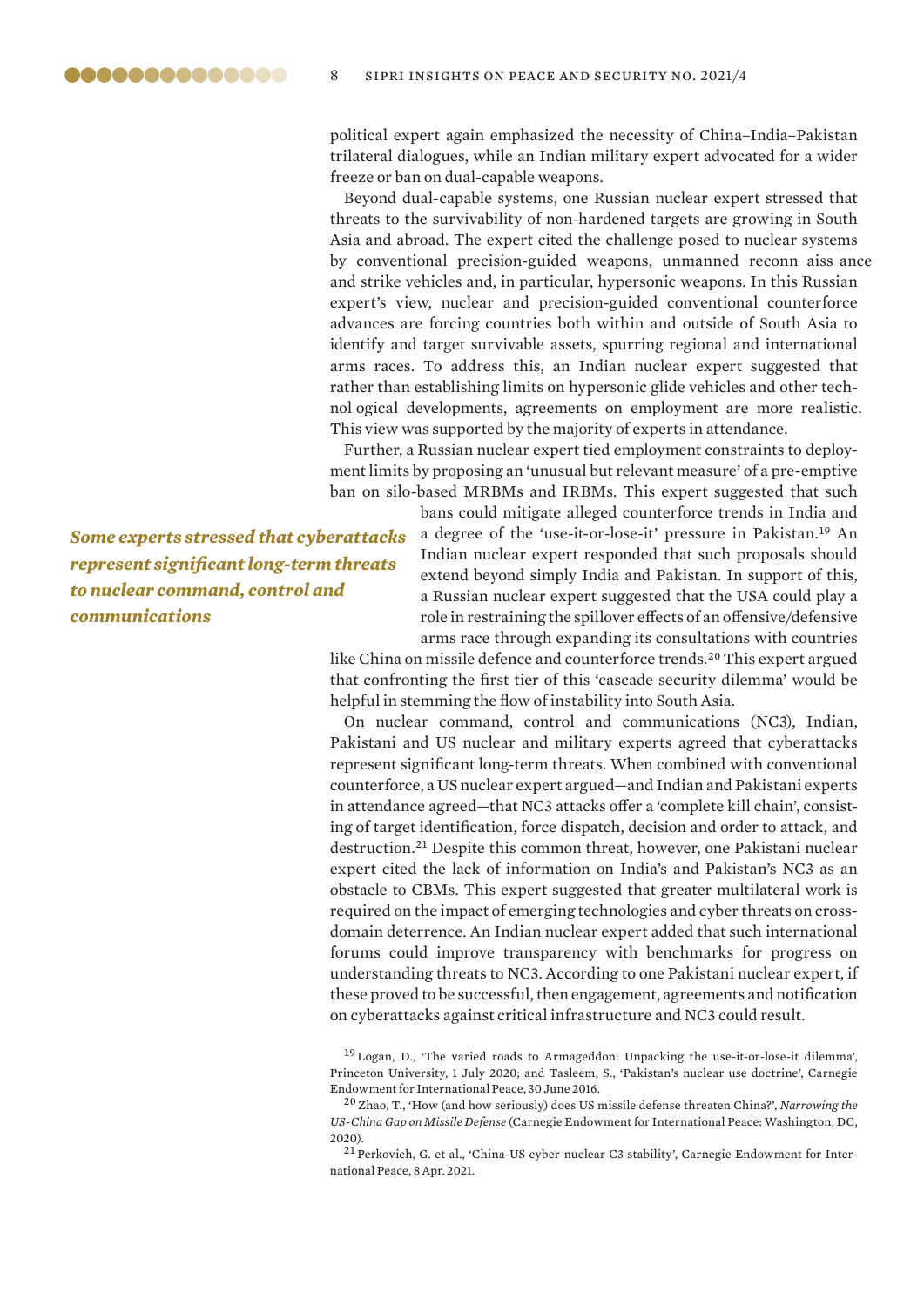@@@@@@@@@@@@@@

<span id="page-8-0"></span>Regarding emerging and space-based technologies, a US political expert further highlighted the challenges to placing limits on development, in particular since artificial intelligence (AI), robotics, and cyber and space technologies are connected to the private sector. This expert emphasized that civil–military crossover further complicates both arms control and verification, resulting in regional security dilemmas, arms races and escalatory spirals. Recognizing the cross-domain nature of these challenges, a Pakistani nuclear expert recommended greater engagement on such issues as AI and lethal autonomous weapon systems (LAWS), with a focus on their impact on nuclear deterrence in South Asia.<sup>22</sup>

Looking ahead, another Pakistani nuclear expert noted that anti-satellite (ASAT) capabilities are of increasing concern, as they complicate the concealment of both conventional and nuclear forces, thereby negatively

impacting survivability and strategic stability. To mitigate these trends, one Indian nuclear expert suggested that the annual United Nations General Assembly Resolution on the Prevention of an Arms Race in Outer Space (PAROS) continues to hold relevance as a restraint measure.<sup>23</sup> However, a Pakistani nuclear expert responded that ongoing stalemates regarding PAROS and other such space-related measures

*Anti-satellite capabilities are of increasing concern, as they complicate the concealment of both conventional and nuclear forces*

indicate the need to expand and diversify multilateral exchanges on outer space. In agreement, a US nuclear expert added that there was a need for multilateral discussion of a prohibition on ASAT tests against targets in outer space to include countries in South Asia.

# III. Viability spectrum for nuclear transparency measures and CBMs

Having considered the nuclear transparency measures and CBMs above, this section places them on a spectrum from more to less viable.<sup>24</sup> By highlighting the strengths and weaknesses of each of the Chinese, Indian, Pakistani, Russian and US expert recommendations, it seeks to provide a targeted set of measures to mitigate often unactionable lists that contribute to 'CBM fatigue'.

#### **More viable**

*South Asian threat assessment exercises on generic scenarios*. By not focusing on specific cases of escalation and instead using generic scenarios that mirror past events, these exercises would be less sensitive and more likely to garner participation.

*China–India nuclear dialogues*. Since nuclear and security-related dialogues have occurred at the track-2 level, and bilateral talks are less objectionable

<sup>&</sup>lt;sup>22</sup> Gill, A. S., 'The role of the United Nations in addressing emerging technologies in the area of [lethal autonomous weapons systems'](https://www.un.org/en/un-chronicle/role-united-nations-addressing-emerging-technologies-area-lethal-autonomous-weapons), UN Chronicle, accessed 14 June 2021.

 $^{23}$  United Nations, General Assembly, '[Prevention of an arms race in outer space'](https://www.un.org/ga/search/view_doc.asp?symbol=A/C.1/75/L.3), A/C.1/75/L.3, 6 Oct. 2020.

<sup>&</sup>lt;sup>24</sup> Within the categories of 'more viable', 'moderately viable' and 'less viable', the individual points are not ranked.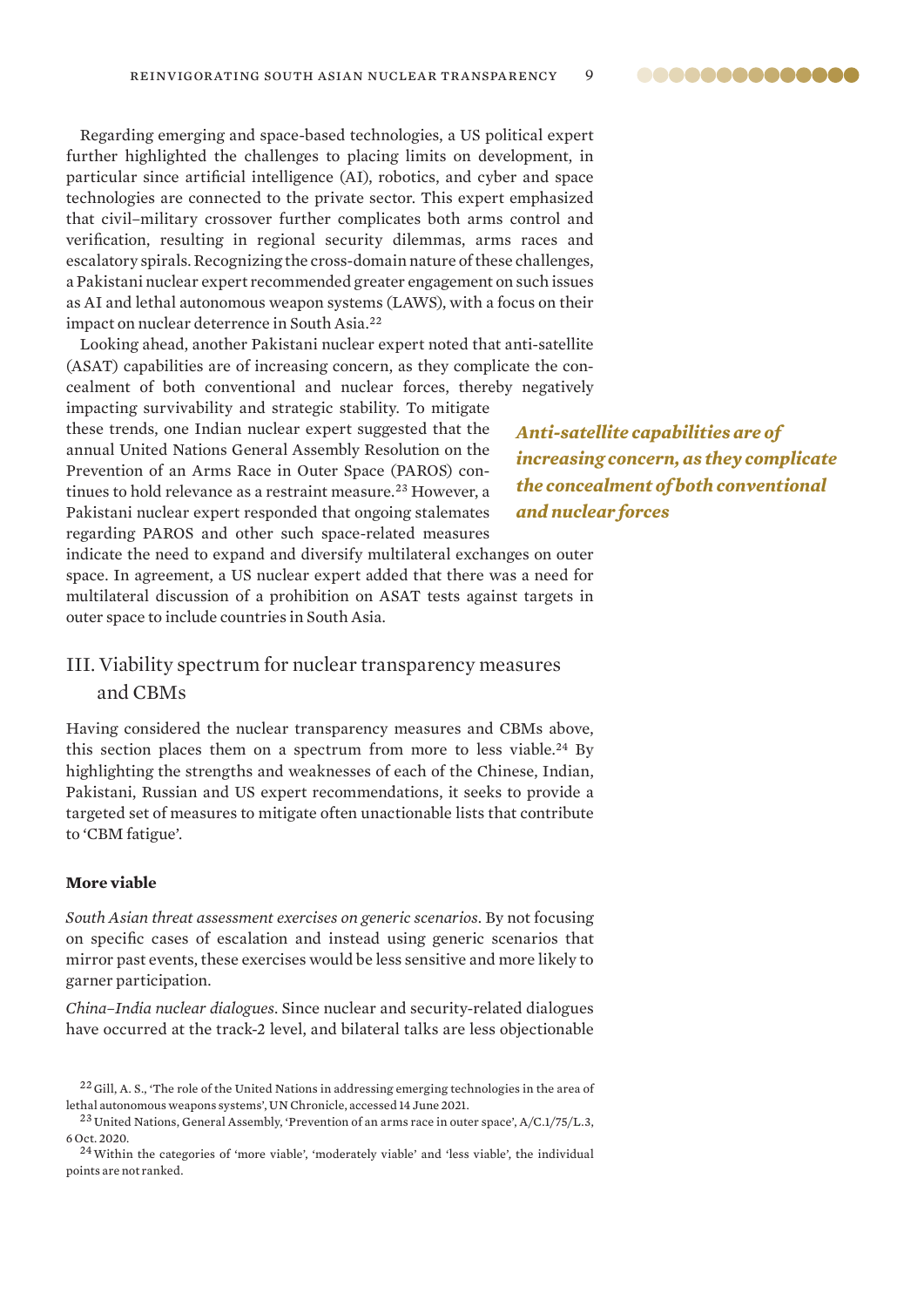<span id="page-9-0"></span>

than trilateral ones for China, nuclear dialogues could be regularized and expanded.<sup>25</sup>

*A transregional forum on regional and global strategic stability*. Given India's and Pakistan's position outside the 1968 Treaty on the Non-Proliferation of Nuclear Weapons (Non-Proliferation Treaty, NPT), this would require a new platform.<sup>26</sup> However, there is track-2 level interest in enhanced P5+2 (China, France, Russia, the United Kingdom and the USA, plus India and Pakistan) engagement on strategic stability.

*An India–Pakistan agreement on notification of nuclear accidents at sea*. This could be less charged and more acceptable to India and Pakistan, as it would be oriented towards not expressly military accidents.

*Multilateral dialogues on arms control in outer space*. This has been occurring at the track-1 and track-2 levels and could be further expanded to more formal prohibitions on the use of ASATs against NC3-related targets in outer space, with countries like India playing a key role.<sup>27</sup>

*Multilateral consultations on the impact of AI and LAWS on nuclear risk*. Given the limited scope of the Group of Governmental Experts talks under the 1981 Certain Conventional Weapons Convention, this discussion could be broadened to explore nuclear and cross-domain impacts, including in South Asia.<sup>28</sup>

#### **Moderately viable**

*India–Pakistan security dialogues that include pandemics, demographics and climate change*. Broader security dialogues could build trust if they integrate CBMs on military escalation resulting from resource or border disputes. However, the question remains of how to integrate these issues without diluting nuclear discussions.

*A China–India strategic restraint regime with a no-first-use pact*. Since China and India have unilateral no-first-use declarations, bilateral engagement and a tandem pledge would elicit greater clarity and enhance nuclear transparency. However, this would need to begin at the track-2 level given that China does not officially recognize India's nuclear status, as the latter remains a non-signatory to the NPT.

*An India–Pakistan analogue to the Soviet–United States Joint Statement on Strategic Stability*. The understanding and application of arms control precedents can be beneficial. H owever, w hether t hese m easures w ould

<sup>25</sup>Carnegie Endowment for International Peace, ['China's and India's nuclear posture and](https://carnegieendowment.org/2011/06/02/china-and-india-s-nuclear-posture-and-practice-event-3353)  [practice](https://carnegieendowment.org/2011/06/02/china-and-india-s-nuclear-posture-and-practice-event-3353)', 2 June 2011; and Saalman, L. (ed.), *[The China-India Nuclear Crossroads](https://carnegieendowment.org/2012/09/25/china-india-nuclear-crossroads-pub-49302)*, Carnegie-Tsinghua Center for Global Policy (Carnegie Endowment for International Peace: Washington, DC, Sep. 2012).

<sup>26</sup>[Treaty on the Non-Proliferation of Nuclear Weapons \(Non-Proliferation Treaty, NPT\)](http://www.iaea.org/Publications/Documents/Treaties/npt.html), opened for signature 1 July 1968, entered into force 5 Mar. 1970, INFCIRC/140, 22 Apr. 1970.

<sup>27</sup>Raju, N., ['A proposal for a ban on destructive anti-satellite testing: A role for the European](https://www.sipri.org/sites/default/files/2021-04/eunpdc_no_74.pdf)  [Union?](https://www.sipri.org/sites/default/files/2021-04/eunpdc_no_74.pdf)', EU Non-Proliferation and Disarmament Consortium, Non-Proliferation and Disarmament Paper no. 74, Apr. 2021; and Rajagopalan, R. P., '[The Space Code of Conduct debate: A view from](https://www.airuniversity.af.edu/Portals/10/SSQ/documents/Volume-06_Issue-1/Rajagopalan.pdf)  [Delhi](https://www.airuniversity.af.edu/Portals/10/SSQ/documents/Volume-06_Issue-1/Rajagopalan.pdf)', *Strategic Studies Quarterly*, vol. 6, no. 1 (Spring 2012).

<sup>28</sup> United Nations, Office for Disarmament Affairs, '[Background on LAWS in the CCW'](https://www.un.org/disarmament/the-convention-on-certain-conventional-weapons/background-on-laws-in-the-ccw), accessed 14 June 2021.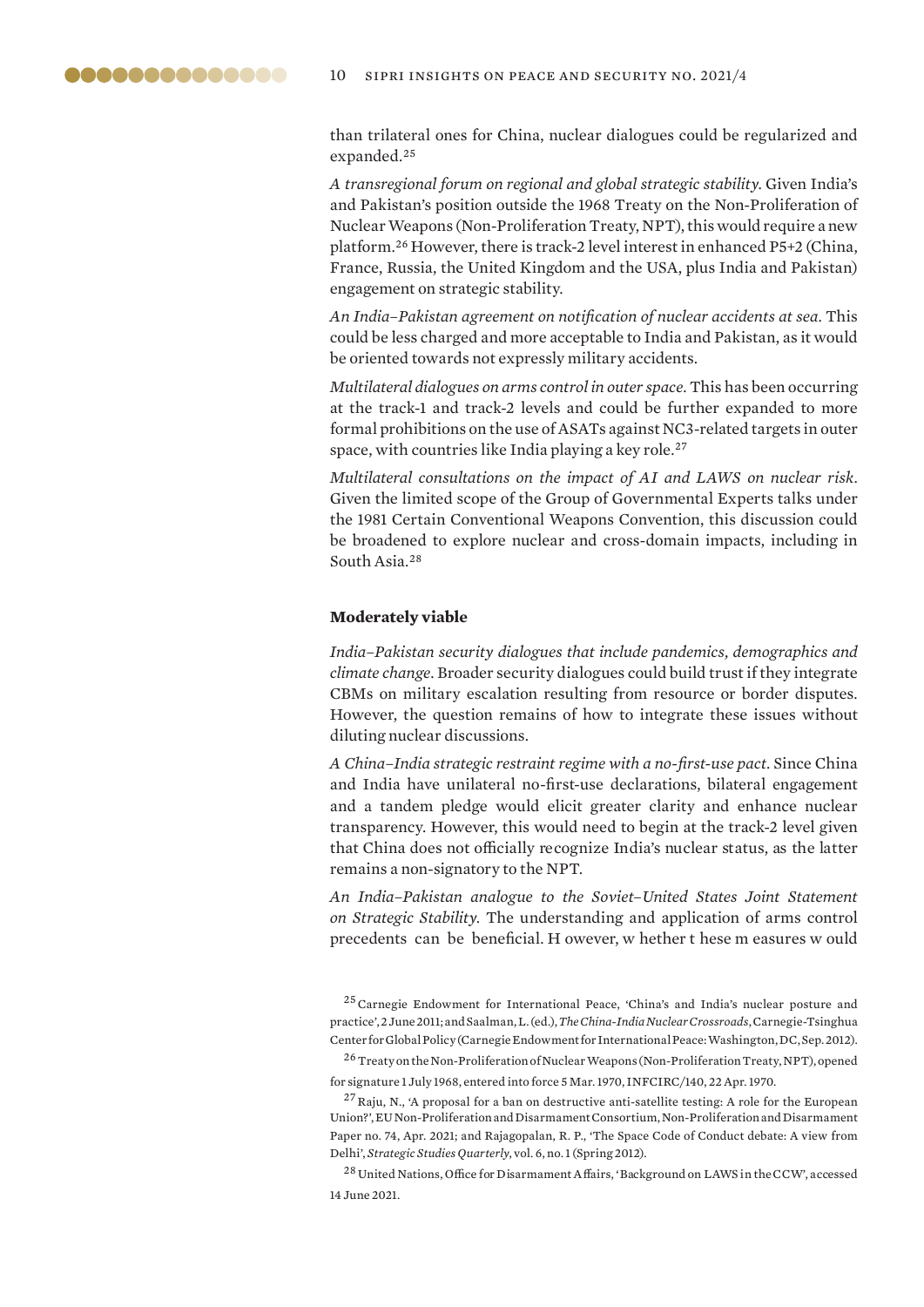@@@@@@@@@@@@@@

be accepted by countries with strategic cultures that purportedly resist formalization, as noted by some South Asian experts, remains in question.

*China–India–Pakistan nuclear dialogues*. Trilateral nuclear dynamics merit further exploration. However, China is reluctant to take part in trilateral talks that place it in the middle, suggesting the need to start at the track-2 level and include the USA and/or Russia.

*A South Asia nuclear risk reduction centre to address nuclear security, radiological accidents and radiological terrorism*. Such a centre could build on International Atomic Energy Agency programmes and national centres of excellence; also, India's and Pakistan's participation in the Nuclear Security Summits provides a notable precedent at track-1 level.<sup>29</sup> However, given past nuclear security incidents and ongoing bilateral and regional mistrust, there may be some reluctance towards such a mechanism.<sup>30</sup>

*External limitations on the supply of disruptive and destabilizing systems to South Asia*. This could be part of broader strategic stability consultations among supplier countries such as China, France, Israel, Russia and the USA and their recipients in the region. However, there are challenges to defining what systems are 'disruptive and destabilizing'.

*India–Pakistan hotlines; pre-notification of military exercises, deployments, and missile and space vehicle launches; and declarations on excluding key strategic sites from targeting lists, including through cyber means*. Some of these measures have been the subject of previous bilateral dialogues and agreements.<sup>31</sup> However, there remain issues in terms of implementation and expansion, particularly in relation to attribution of cyberattacks.

*India–Pakistan information exchanges on military budgets, command locations and organizations, force levels, doctrine, and accidental, unauthorized or unexplained nuclear incidents*. Such information exchanges have been occurring to an extent, as with the exchange of lists on nuclear installations.<sup>32</sup> However, there are obstacles to expanding them, as further specifics on deployments and doctrine could be used in military operations.

*A China–India–Pakistan joint declaration on low-alert and de-mated status*. Since these three countries maintain such postures, a more formalized

<sup>29</sup> International Atomic Energy Agency, '[Nuclear Security Report 2020](https://www.iaea.org/sites/default/files/gc/gc64-6.pdf)', Report by the Director General, GOV/2020/31-GC(64)/6, 12 Aug. 2020; Dixit, A., '[Pakistan's national Centre of Excellence](https://www.iaea.org/sites/default/files/publications/magazines/bulletin/bull57-4/5742222.pdf)  [contributes to sustaining nuclear security'](https://www.iaea.org/sites/default/files/publications/magazines/bulletin/bull57-4/5742222.pdf), *IAEA Bulletin*, Dec. 2016; Mishra, S. and Jacob, H., '[Nuclear security governance in India: Institutions, instruments, and culture \(2019\)'](https://www.sandia.gov/cooperative-monitoring-center/_assets/documents/SAND2020-10916.pdf), Sandia National Laboratories, Sandia Report, Oct. 2020; White House, '[The Nuclear Security Summits:](https://obamawhitehouse.archives.gov/the-press-office/2016/03/29/fact-sheet-nuclear-security-summits-securing-world-nuclear-terrorism)  [Securing the world from nuclear terrorism'](https://obamawhitehouse.archives.gov/the-press-office/2016/03/29/fact-sheet-nuclear-security-summits-securing-world-nuclear-terrorism), Fact sheet, 29 Mar. 2016; and Nuclear Security Summit (NSS) Washington 2016, '[Countries and international organizations attending NSS 2016](http://www.nss2016.org/attending-delegations)', [n.d.].

<sup>30</sup> Nuclear Threat Initiative (NTI), *[Losing Focus in a Disordered World](https://www.ntiindex.org/wp-content/uploads/2020/09/2020_NTI-Index_Report_Final.pdf)*, NTI Nuclear Security Index (NTI: Washington, DC, July 2020); Bose, M., '[2 arrested with 7 kg natural uranium worth](https://www.deccanherald.com/national/west/2-arrested-with-7-kg-natural-uranium-worth-rs-2130-crore-982917.html)  [Rs 21.30 Crore'](https://www.deccanherald.com/national/west/2-arrested-with-7-kg-natural-uranium-worth-rs-2130-crore-982917.html), *Deccan Herald*, 6 May 2021; and Mowatt-Larssen, R., '[Nuclear security in Pakistan:](https://www.armscontrol.org/act/2009-07/features/nuclear-security-pakistan-reducing-risks-nuclear-terrorism)  [Reducing the risks of nuclear terrorism](https://www.armscontrol.org/act/2009-07/features/nuclear-security-pakistan-reducing-risks-nuclear-terrorism)', *Arms Control Today* (July/Aug. 2009), accessed 8 June 2021.

<sup>31</sup> Indian Ministry of External Affairs, 'Agreement between the Republic of India and the Islamic [Republic of Pakistan on pre-notification of flight testing of ballistic missiles](http://mea.gov.in/Portal/LegalTreatiesDoc/PA05B0591.pdf)', 3 Oct. 2012; and Indian Ministry of External Affairs, '[Joint Statement, India-Pakistan Expert-level Talks on Nuclear](https://www.mea.gov.in/press-releases.htm?dtl/7593/Joint_Statement_IndiaPakistan_ExpertLevel_Talks_on_Nuclear_CBMs)  [CBMs](https://www.mea.gov.in/press-releases.htm?dtl/7593/Joint_Statement_IndiaPakistan_ExpertLevel_Talks_on_Nuclear_CBMs)', 20 June 2004.

<sup>32</sup> Press Trust of India, '[India, Pakistan exchange list of nuclear installations'](https://www.thehindu.com/news/national/india-pakistan-exchange-list-of-nuclear-installations/article33471376.ece), *The Hindu*, 1 Jan. 2021; and Indian Ministry of External Affairs, ['Agreement on the prohibition of attack against](https://mea.gov.in/Portal/LegalTreatiesDoc/PAB1232.pdf)  [nuclear installations and facilities between the Republic of India and the Islamic Republic of](https://mea.gov.in/Portal/LegalTreatiesDoc/PAB1232.pdf)  [Pakistan](https://mea.gov.in/Portal/LegalTreatiesDoc/PAB1232.pdf)', 31 Dec. 1988.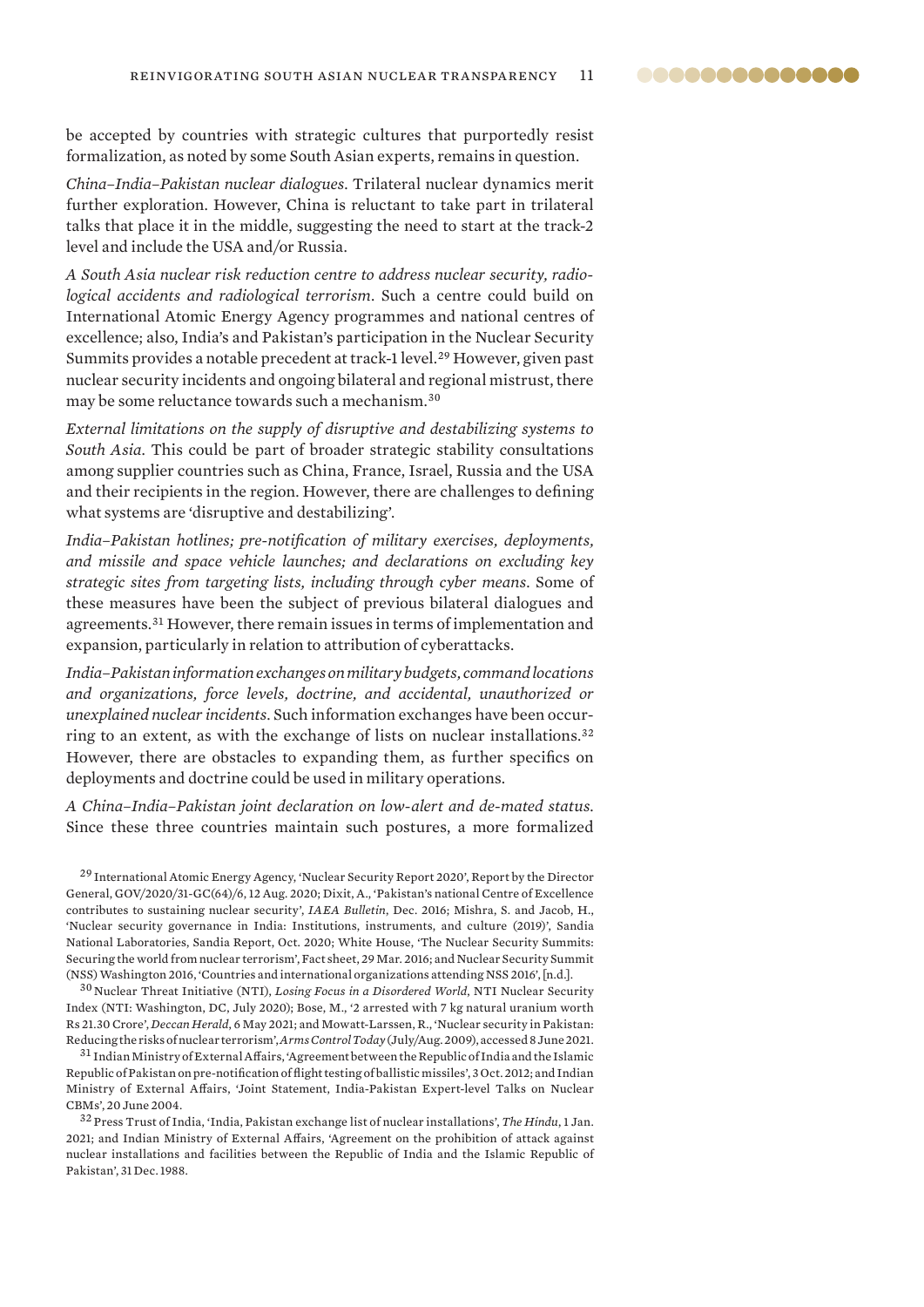<span id="page-11-0"></span>agreement may be possible. However, a trilateral agreement is difficult to negotiate given that (*a*) China rejects this format, (*b*) India and China are pursuing a nuclear triad with a sea-based leg, and (*c*) China may be trending towards launch-on-warning, MIRVed platforms and increases in nuclear warheads, which suggest a higher alert status and pre-mating of nuclear warheads to delivery platforms.<sup>33</sup>

*China–India–Pakistan dialogues on dual-capable missiles, with a potential wider freeze or ban*. These dialogues may be possible if expanded to include Russia and the USA. However, official trilateral talks are likely to be a nonstarter for China and a freeze or ban is unlikely due to force structure and verification issues.

*External mediation or platforms for South Asia strategic stability talks*. Russia's position during the 2020 China–India border tensions serves as a nonnuclear precedent, given that it was able to provide a platform for China and India to engage.<sup>34</sup> However, a more formalized mediator role for an external country, particularly on nuclear issues, has been politically challenging in the past and is likely to be difficult to put into practice.<sup>35</sup>

*Multilateral exchanges on nuclear issues at the SCO, Shangri-La Dialogue or Quad*. Some Chinese experts indicated their support of track-2 level multilateral nuclear engagement, including on South Asia. However, China's ability to engage officially, particularly with the Quad, remains in doubt.

*Multilateral limits on hypersonic glide employment*. Given the number of countries working on these technologies, including in South Asia, a focus on employment limits is more realistic than one on development. However, there remain questions as to the scope of these limits and which countries should be involved.

*Multilateral forums on cyberattacks against critical infrastructure and NC3*. Such cyberattacks are a common concern among Indian, Pakistani, Russian and US experts. However, there remain sensitivities on the intersection between NC3 transparency and potential targeting.

#### **Less viable**

*An India–Pakistan strategic restraint regime with a no-first-use pact*. This is less likely to come to fruition than its China–India corollary, due to Pakistan's strategic ambiguity on nuclear first use to compensate for its conventional military inferiority against India.

<sup>33</sup> Korda, M. and Kristensen, H., '[China is building a second nuclear missile silo field](https://fas.org/blogs/security/2021/07/china-is-building-a-second-nuclear-missile-silo-field/)', FAS Strategic Security Blog, Federation of American Scientists, 26 July 2021; US Office of the Secretary of Defense, *[Annual Report to Congress: Military and Security Developments Involving the People's](https://media.defense.gov/2020/Sep/01/2002488689/-1/-1/1/2020-DOD-CHINA-MILITARY-POWER-REPORT-FINAL.PDF)  [Republic of China 2020](https://media.defense.gov/2020/Sep/01/2002488689/-1/-1/1/2020-DOD-CHINA-MILITARY-POWER-REPORT-FINAL.PDF)* (US Department of Defense: Sep. 2020); and Sanders-Zakre, A. and Davenport, K., ['Is India shifting nuclear doctrine?'](https://www.armscontrol.org/act/2017-05/news/india-shifting-nuclear-doctrine), *Arms Control Today* (May 2017).

<sup>34</sup> Lukin, A., '[How Russia emerged as key mediator in the China–India dispute](https://www.eastasiaforum.org/2020/10/23/how-russia-emerged-as-key-mediator-in-the-china-india-dispute)', East Asia Forum, 23 Oct. 2020.

<sup>35</sup> Haegeland, H., ['Chinese mediation on the subcontinent?](https://www.stimson.org/2019/chinese-mediation-subcontinent)', Stimson Center, 17 Sep. 2019; Oliker, O., '[Be careful what you wish for: Legacies, realignments, and Russia's evolving role in South](https://warontherocks.com/2017/12/careful-wish-legacies-realignments-russias-evolving-role-south-asia)  [Asia'](https://warontherocks.com/2017/12/careful-wish-legacies-realignments-russias-evolving-role-south-asia), War on the Rocks, 27 Dec. 2017; and Sun, Y., '[Create a channel for a US-China dialogue on South](https://www.stimson.org/2017/create-channel-us-china-dialogue-south-asia)  [Asia'](https://www.stimson.org/2017/create-channel-us-china-dialogue-south-asia), Stimson Center, 14 Aug. 2017.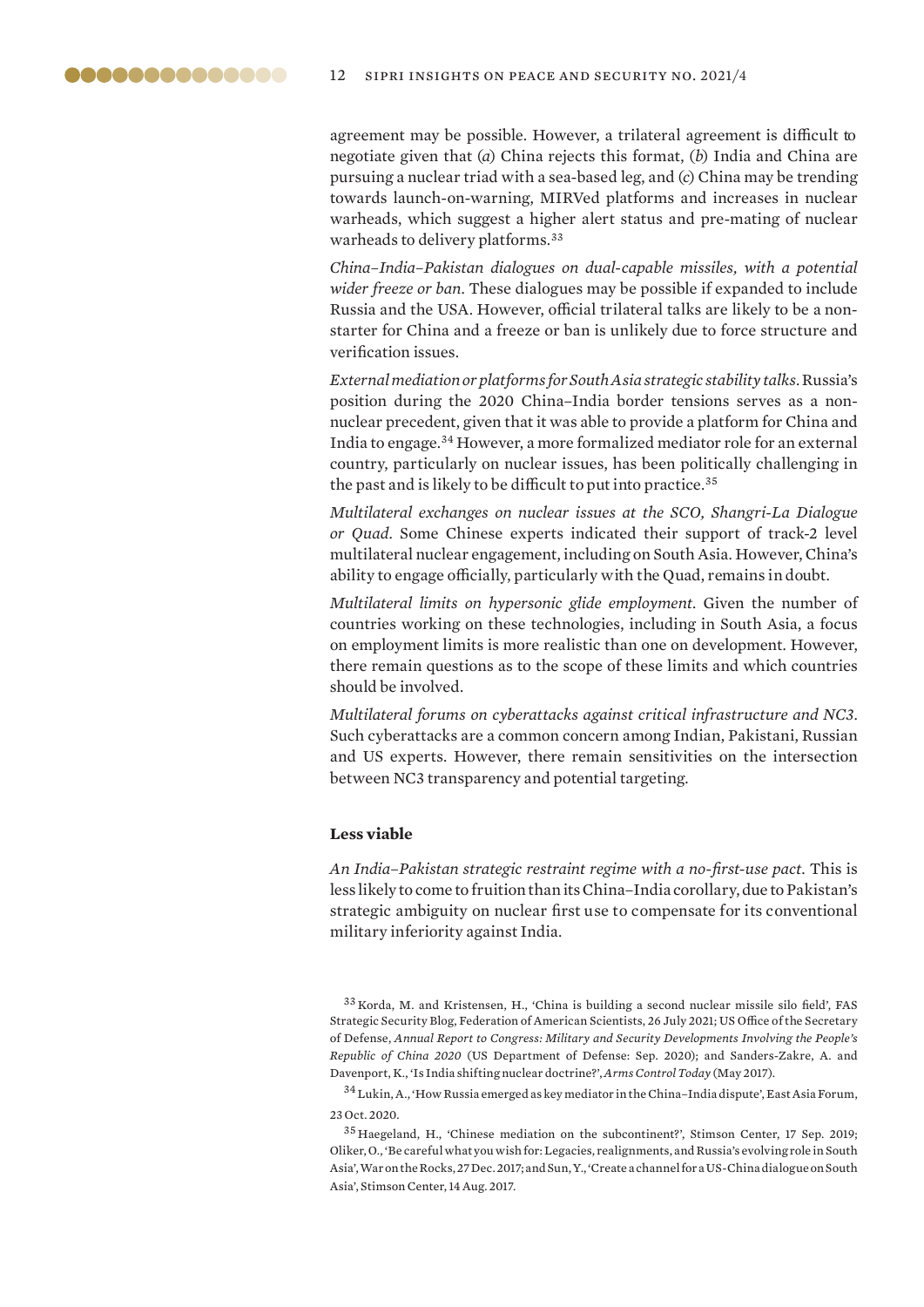..............

<span id="page-12-0"></span>*India–Pakistan threat assessment exercises based on real events*. The sensitivity of focusing on highly charged events, such as the Pulwama–Balakot crisis, would most likely derail participation in these exercises.

*India–Pakistan exchanges between nuclear command centre liaisons*. These would be difficult to implement from an intelligence perspective, particularly in terms of engagement between active-duty officers.

*South Asian bans on simulated attacks, and forward basing of offensive weapons and support equipment, combined with ceilings and operational constraints on military manoeuvres in South Asia*. While some bans and ceilings may be achieved in the long term, the question remains at what stage confidence would be high enough for their implementation.

*A South Asian ban on MIRVs for MRBMs and IRBMs*. While conducive to mitigating a shift from a countervalue to a counterforce posture, this measure would target India more than Pakistan given its force composition and therefore is likely to be a non-starter.

*A tactical-nuclear-weapon-free zone or ban on systems with ranges of up to 500 km*. This is hindered by the absence of an agreement on tactical nuclear weapons among other nuclear powers, as well as Pakistan's dependence on tactical nuclear weapons to balance India's conventional military superiority.

*Pre-emptive bans on silo-based MRBMs and IRBMs in South Asia*. Such bans could mitigate counterforce trends and the 'use-it-or-lose-it' dilemma. However, they are unlikely to be accepted as targeted regional measures if they exclude the USA and China.

*SSBN sanctuaries and anti-SSBN-warfare-free zones in South Asia*. While addressing South Asia's emerging maritime domain, implementation is complicated by how best to identify, monitor and maintain these sanctuaries and zones.

# IV. Conclusions

When calibrated along a spectrum of viability, the nuclear transparency measures and CBMs recommended by Chinese, Indian, Pakistani, Russian and US experts at SIPRI workshops and in interviews reveal several key patterns. Proposals falling at both ends of the spectrum—as 'more viable' and 'less viable'—are fewest in number. Among the 'more viable' proposals, South Asia-related threat assessment exercises, China–India nuclear dialogues, a transregional forum on regional and global strategic stability, multilateral dialogues on non-weaponization of outer space, and consultations on the impact of AI and LAWS on nuclear risk all have precedents at the track-2 level. This serves as a foundation on which they could be regularized, expanded or even perhaps transitioned to more official levels. China– India nuclear dialogues are eligible for regularization at the track-2 level, while multilateral dialogues and consultations with South Asia could be standardized at the track-2 level or even expanded to the track-1.5 or track-1 levels. Among the 'less viable' proposals, changing their format in certain cases could reduce existing obstacles. As an example, threat assessment exercises that concentrate on generic scenarios that take account of, rather than imitate, past crises are likely to gain more traction than those that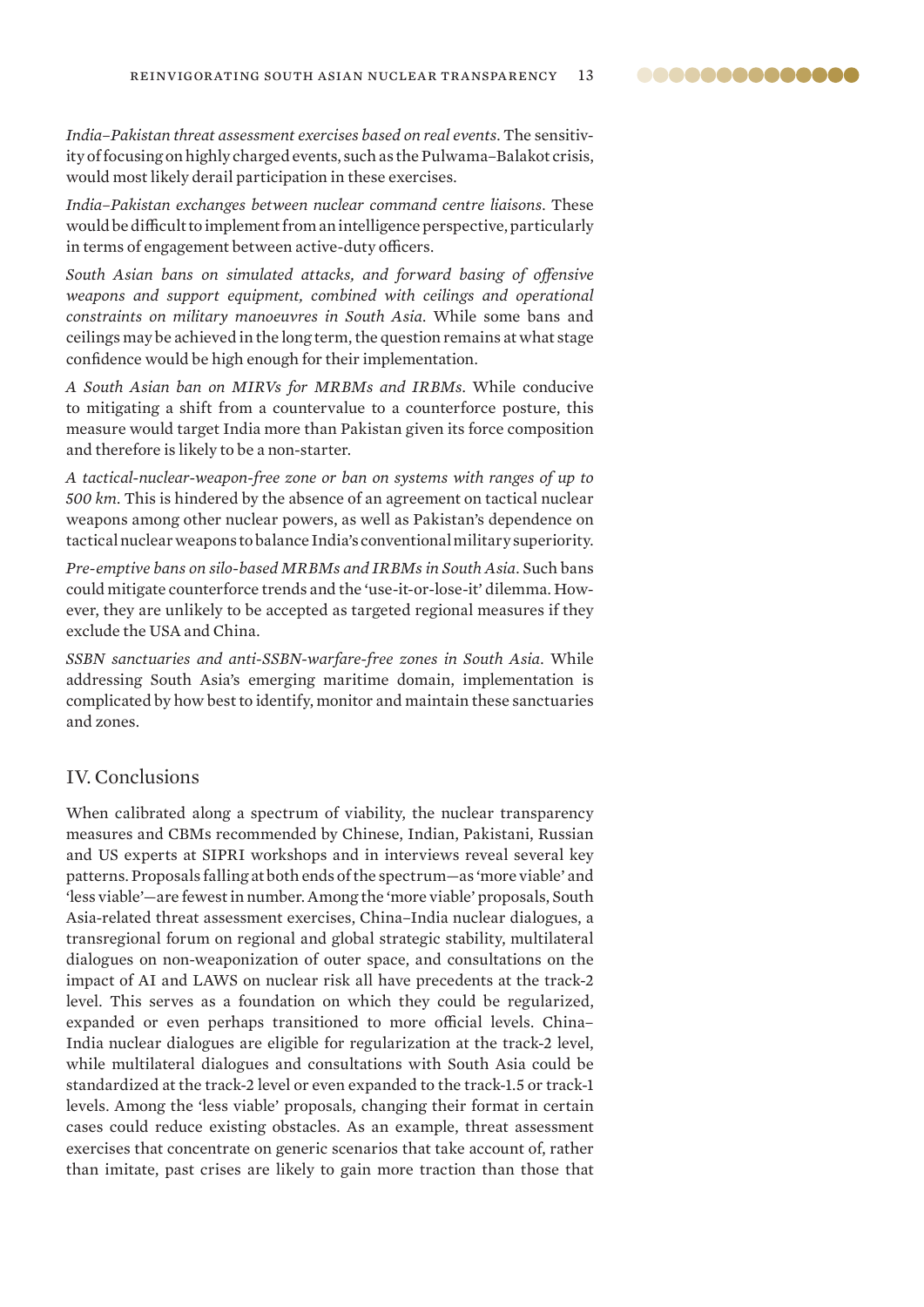concentrate on specific events, such as the 2019 Pulwama–Balakot crisis or the 2020 China–India border conflict.<sup>36</sup>

Despite the tendency to be pulled towards one end of the spectrum, the largest concentration of nuclear transparency measures and CBMs remains at the centre. Each of these 'moderately viable' proposals contains promise, but also caveats that indicate the complexities of implementation. Still, these proposals could lead to progress if the impediments to them can be addressed. The proposals may also mitigate some of the over-optimism or pessimism that tends to plague the measures at the two extremes. At the centre of the spectrum, there are at least three groupings in which this applies.

First, a number of these proposals have been attempted in the past with moderate to limited success, such as India–Pakistan hotlines, dialogues, pre-notification of military exercises, deployments and missile launches, exclusion of key strategic sites from targeting lists, and information exchanges. This suggests the necessity for integrating lessons learned from each of these previous measures to better configure future engagement. For example, the use of hotlines is frequently cited by experts as a CBM, but if these communication pathways remain unused or lack someone at the other end who is present to receive or empowered to act on the call, they have limited merit and can even result in miscommunication or escalation.

Second, there are proposals at the centre of the spectrum that remain limited by official constraints, such as Chinese aversion to a China–India strategic restraint regime featuring a no-first-use pact a nd China–India– Pakistan nuclear dialogues. When faced with these challenges, track-2 level nuclear initiatives offer interim solutions until track-1.5 or even track-1 level talks can be achieved. While official dialogues provide a stronger foundation for political action, unofficial engagement also has its merits. Many of those

*Each of the 'moderately viable' proposals contains promise, but also caveats that indicate the complexities of implementation*

participating in track-2 dialogues and workshops have either held political office, served in high-ranking positions in the military or engaged in nuclear or advanced conventional technical work. This practitioner background allows them insights that, even if dated, carry relevance for actionable proposals. They have either witnessed or been a part of implementing CBMs and can offer concrete recommendations

on what has, or importantly has not, worked. Moreover, in the case of US experts, many rotate between think tanks and government service with each election cycle, while a number of Chinese, Indian, Pakistani and Russian experts also continue to engage with political, military and technical activeduty counterparts through briefings or other events. Thus, while this project has revealed Chinese official and, in some cases, unofficial reluctance to engage India and Pakistan in trilateral nuclear talks, its workshops have also uncovered a willingness among some nuclear and regional experts

<sup>36</sup> Some of these types of exercises are already underway, such as track-2 crisis simulations and workshops run by the Naval Postgraduate School in the USA. Khan, F. H. et al., '[South Asian](https://www.hsdl.org/?view&did=792170)  [Stability Workshop 2.0: A crisis simulation report'](https://www.hsdl.org/?view&did=792170), Project on Advanced Systems and Concepts for Countering Weapons of Mass Destruction, Naval Postgraduate School, Report no. 2016-001, Feb. 2016; and Khan, F. H. and French, R. W., ['South Asian Stability Workshop: A crisis simulation](https://www.hsdl.org/?view&did=745601)  [exercise'](https://www.hsdl.org/?view&did=745601), Project on Advanced Systems and Concepts for Countering Weapons of Mass Destruction, Naval Postgraduate School, Report no. 2013-008, Oct. 2013.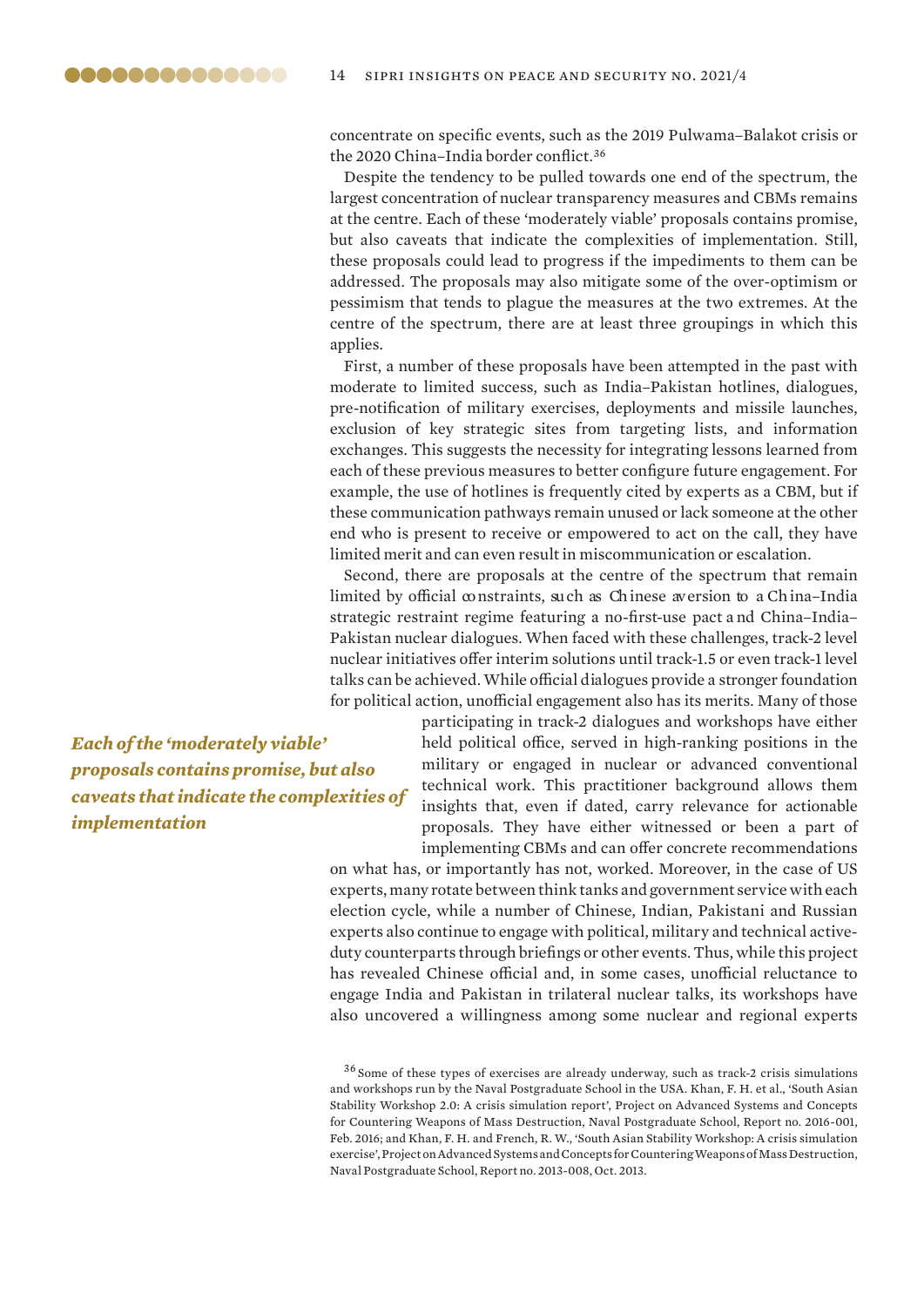..............

to reconsider bilateral and multilateral forums for nuclear and emerging technology discussions on South Asia.

Third, some of these moderately viable proposals are constrained by an aversion to formalization or the inapplicability of external comparisons, such as an India–Pakistan analogue to the Soviet–United States Joint Statement on Strategic Stability, a South Asia nuclear risk reduction centre, a China–India–Pakistan joint declaration on low-alert and de-mated status, and external mediation or platforms for South Asia strategic stability talks. While joint statements and agreements may be desirable, the ability of China, India and Pakistan to imitate arms control milestones between the Soviet Union/Russia and the USA is limited. Moreover, much of the

unravelling of such achievements in recent years—as with the 1987 Intermediate-range Nuclear Forces Treaty and the 1992 Open Skies Treaty—suggests that joint statements and agreements may hold limited appeal in South Asia, where the NPT has already met with strong reservations.<sup>37</sup> However, this impediment does not negate the ability of these external precedents to provide examples, or to offer platforms, for

*Russia and the USA have a definitive role to play in facilitating regional talks in South Asia through their own actions and progress*

future discussions. For instance, there appeared to be an interest among some Russian nuclear and regional experts at the workshops, if not to officially mediate, then to offer a platform for talks between such powers as China and India, as occurred at the non-nuclear level during the 2020 China–India border tensions. When it comes to more formalized structures, such as nuclear risk reduction centres and nuclear strategic stability talks, Russia and the USA offer the most comprehensive history of engagement. Even while not always applicable to or accepted in South Asia, the above proposals on various bans, freezes, reductions and de-alerting indicate that Russia and the USA continue to have a sizable impact on how arms control is perceived in the region. As such, even when not a part of the discussion, these two countries have a definitive role to play in facilitating regional talks through their own actions and progress.

If the nuclear transparency measures and CBMs at the 'more viable' end and 'moderately viable' centre of the spectrum are to guide future progress, then the aforementioned obstacles must be addressed. Confronting and mitigating these shortcomings—rather than simply proposing an unactionable list of measures—may be the best way to begin to reinvigorate nuclear transparency and confidence-building measures and to transition from fatigue to function.

<sup>37</sup>Russian Ministry of Foreign Affairs, ['Deputy Foreign Minister Sergey Ryabkov's opening](https://www.mid.ru/en/web/guest/situacia-vokrug-dogovora-o-rsmd/-/asset_publisher/ckorjLVIkS61/content/id/3750835)  [remarks at the briefing on the termination of the INF Treaty, Moscow, August 5, 2019'](https://www.mid.ru/en/web/guest/situacia-vokrug-dogovora-o-rsmd/-/asset_publisher/ckorjLVIkS61/content/id/3750835), 5 Aug. 2019; Pompeo, M. R., US Secretary of State, ['US withdrawal from the INF Treaty on August 2, 2019](https://2017-2021.state.gov/u-s-withdrawal-from-the-inf-treaty-on-august-2-2019/index.html)', Press statement, 2 Aug. 2019; [Treaty on the Elimination of Intermediate-Range and Shorter-Range](https://treaties.un.org/doc/Publication/UNTS/Volume 1657/v1657.pdf)  [Missiles \(INF Treaty\)](https://treaties.un.org/doc/Publication/UNTS/Volume 1657/v1657.pdf), signed 8 Dec. 1987, entered into force 1 June 1988; Russian Ministry of Foreign Affairs, '[Statement by the Ministry of Foreign Affairs of the Russian Federation on the beginning of](https://www.mid.ru/en/foreign_policy/news/-/asset_publisher/cKNonkJE02Bw/content/id/4522563)  [domestic procedures for the withdrawal of the Russian Federation from the Treaty on Open Skies](https://www.mid.ru/en/foreign_policy/news/-/asset_publisher/cKNonkJE02Bw/content/id/4522563)', 15 Jan. 2021; US Department of Defense, '[DOD statement on Open Skies Treaty withdrawal](https://www.defense.gov/Newsroom/Releases/Release/Article/2195239/dod-statement-on-open-skies-treaty-withdrawal)', 21 May 2020; and [Treaty on Open Skie](https://www.treaty-accord.gc.ca/text-texte.aspx?id=102747)s, opened for signature 24 Mar. 1992, entered into force 1 Jan. 2002.